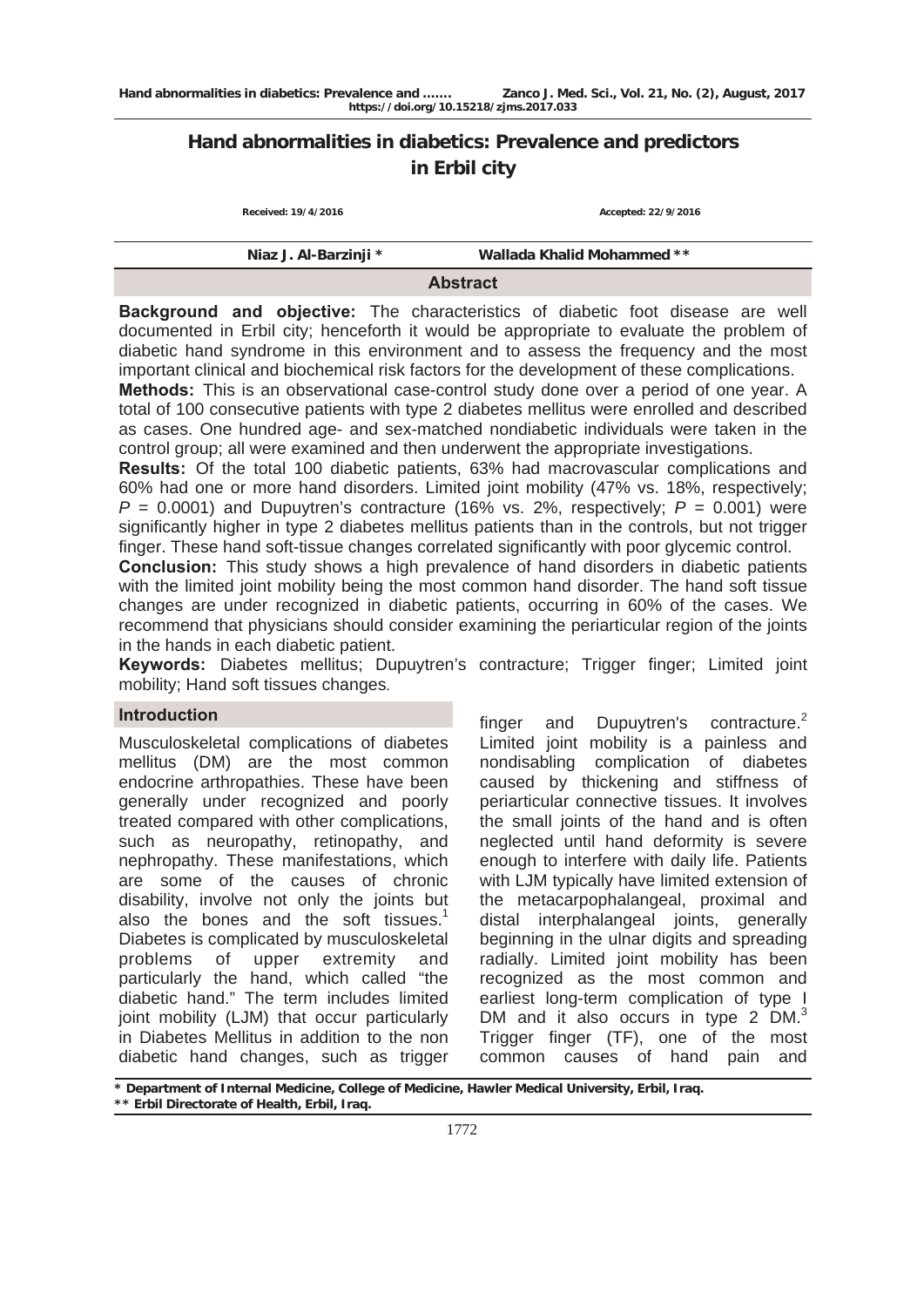**https://doi.org/10.15218/zjms.2017.033**

disability, the flexor tendon causes painful popping or snapping as the patient flexes and extends the digit. The patient may present with a digit locked in a particular position, most often flexion, which may require gentle, passive manipulation into full extension $4$  Studies have shown that, compared with a nondiabetic population, trigger finger in diabetic patients is more common in female patients, more often bilateral, more often multidigit, and relatively sparing the index and small fingers.<sup>5</sup> Dupuytren's contracture is a progressive disorder that affects the palmar fascia, causing the fibrous tissue to shorten and thicken.<sup>6</sup> Excessive myofibroblast proliferation and altered collagen matrix composition lead to thickened and contracted palmar fascia. The resultant digital flexion contractures may severely limit function. $<sup>7</sup>$ </sup> The prevention and treatment of the complications of chronic diseases depend on understanding their prevalence and risk factors<sup>8</sup>. In Erbil city, there is a lack of reports that describe the hand soft tissue changes in diabetic patients. No previous studies had been conducted to assess the prevalence of hand soft tissue changes in diabetic patients or to evaluate the predisposing factors. Thus, the aim of this study was to evaluate the frequency of hand manifestations in adult diabetic patients visiting Rizgary Teaching Hospital in Erbil city and to identify their predictors.

## **Methods**

A total of 100 consecutive patients with type 2DM and 100 age, gender matched non-diabetic controls were examined for hand changes. Patients were included provided they had a history of DM for at least two years, diagnosed according to the World Health Organization (WHO) diagnostic criteria as a fasting plasma glucose level of 126 mg/dL (7.0 mmol/l).<sup>9</sup> The study was carried out at Rizgary Teaching Hospital in Erbil city and was approved by the Institute's ethics committee. Subjects with known connective

tissue disorders, rheumatoid arthritis, infective arthritis, gouty arthritis, end stage renal disease, thyroid disorders, chronic liver disease and a history of antiepileptic drug use were excluded. All subjects were undergone through a thorough clinical examination. The demographic parameters [age, gender and body mass index (BMI)] were noted on each subject. All findings were objectively recorded according to the following definitions: The prayer sign and flattening sign were used for qualitative assessment of limited joint mobility. The prayer sign is described as the inability to fully flatten the two palms when opposed and clasped together. The flattening sign is described as the inability to fully flatten the palm on a flat surface.<sup>10</sup> LJM farther staged using Brink-Starkman classification system:<sup>11</sup> stage 0, no abnormality; stage 1, skin thickening with no contracture; stage 2, bilateral fifth finger contracture; stage 3, other fingers involved bilaterally; stage 4, bilateral finger and wrist involvement; and stage 5, bilateral finger, wrist and other joint involvement. Flexor tenosynovitis or stenosing tenosynovitis or trigger finger was diagnosed by palpating a nodule or thickened flexor tendon with locking phenomenon during finger flexion or extension. The diagnosis of Dupuytren's contracture was based on one of the following features: a palmar or digital nodule; tethering of palmar or digital skin; a pretendinous band and a digital flexion contracture, palpable thickening of the palmar fascia, with a flexor deformity of the second, third, fourth, or fifth fingers.12 Regarding the macrovascular complications is a disease of large [blood](https://en.wikipedia.org/wiki/Blood_vessel)  [vessels](https://en.wikipedia.org/wiki/Blood_vessel) in the body including the coronary arteries, the aorta, and the sizable arteries in the brain and the limbs. $13$  We also recorded the hemoglobin A1C (HbA1c) levels of the patients, measured by immunoassay, using the COBAS C311 chemistry analyzer. Poor glycemic control was considered when HbA1c levels were more than 6.5% according to the recommendations of the World Health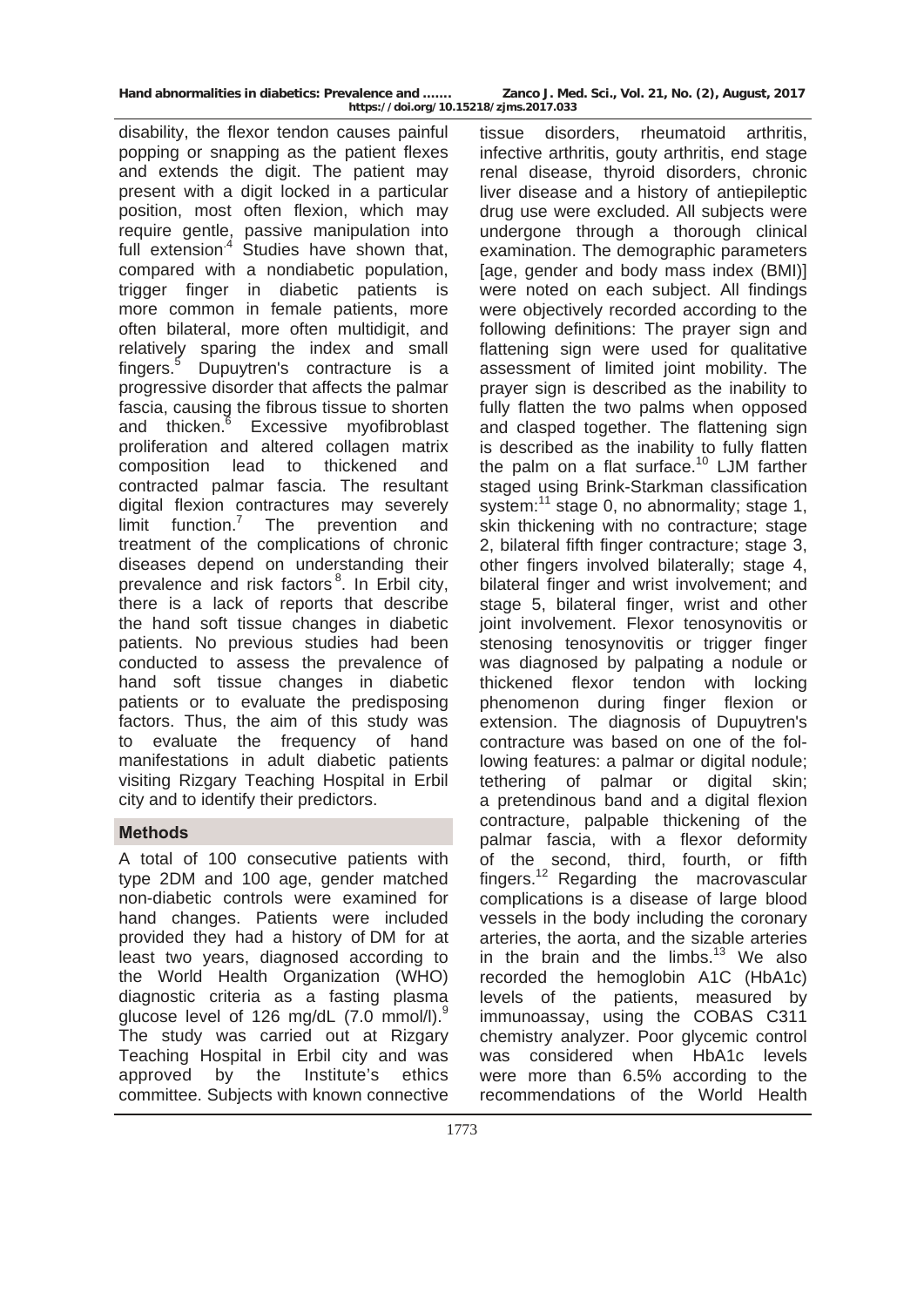| Hand abnormalities in diabetics: Prevalence and | Zanco J. Med. Sci., Vol. 21, No. (2), August, 2017 |
|-------------------------------------------------|----------------------------------------------------|
| https://doi.org/10.15218/zjms.2017.033          |                                                    |

Organization (WHO) which considered An HbA1c of 48 mmol/mol (6.5%) is recommended as the cut-off point for diagnosing diabetes.<sup>14</sup> While the nondiabetic controls underwent blood glucose examination after an (8 to 10) hours overnight fast, and only those with fasting plasma glucose (FPG) of less than 100mg/ dL were recruited for the study.

#### **Data management and statistical analysis:**

Data recorded on a specially designed questionnaire, collected and entered into the computer and then analyzed using appropriate data system which is called the statistical package for the social sciences (version 22). The results were compared between patients with different variables, with a statistical significance level of  $< 0.05$ . The results were presented as rates, ratio, frequencies, percentages in tables

and figures. Chi square and t-tests were performed to compare between both groups. Binary logistic regression was done to predict the most important factors contributing to the occurrence of different hand disorders.

## **Results**

Except for MVC, there were non-significant statistical relationships between study groups and baseline characteristics. The cases did not differ from controls regarding all baseline features except MVC in which most cases (63%) had complications in contrast to control patients in which most of them (66%) did not develop MV complications (P >0.05) as shown in Table 1. The age  $\pm$  SD of cases (59.3 $\pm$  8.5) was matched to that of the control group  $(59.7 \pm 7.1)$ . There was no difference between them  $(P = 0.73)$ .

| <b>Parameters</b> | <b>Categories</b> | <b>Study samples</b> |                 | P value |
|-------------------|-------------------|----------------------|-----------------|---------|
|                   |                   | <b>Cases</b>         | <b>Controls</b> |         |
| Gender            | Male              | 51(49.5%)            | 52(50.5%)       |         |
|                   | Female            | 49(50.5%)            | 48(49.5%)       | 0.88    |
| <b>MVC</b>        | Yes               | 63(64.9%)            | 34(35.1%)       |         |
|                   | No                | $37(35.1\%)$         | 66(64.9%)       | 0.0001  |
| Smoking           | Yes               | 15(44.1%)            | 19(55.9%)       |         |
|                   | No                | 67(48.9%)            | 70(51.1%)       | 0.32    |
|                   | Ex-smoker         | 18(62%)              | 11(38%)         |         |
| <b>BMI</b>        | Normal            | 24(41.4%)            | 34(58.6%)       |         |
|                   | Overweight        | 67(52.7%)            | 60(47.3%)       | 0.25    |
|                   | Obese             | 9(60%)               | 6(40%)          |         |
| Manual labour     | Yes               | 38(55%)              | 31(45%)         |         |
|                   | No                | 62(47.3%)            | 69(25.7%)       | 0.29    |
|                   |                   |                      |                 |         |

**Table 1:** Baseline characteristics of study samples.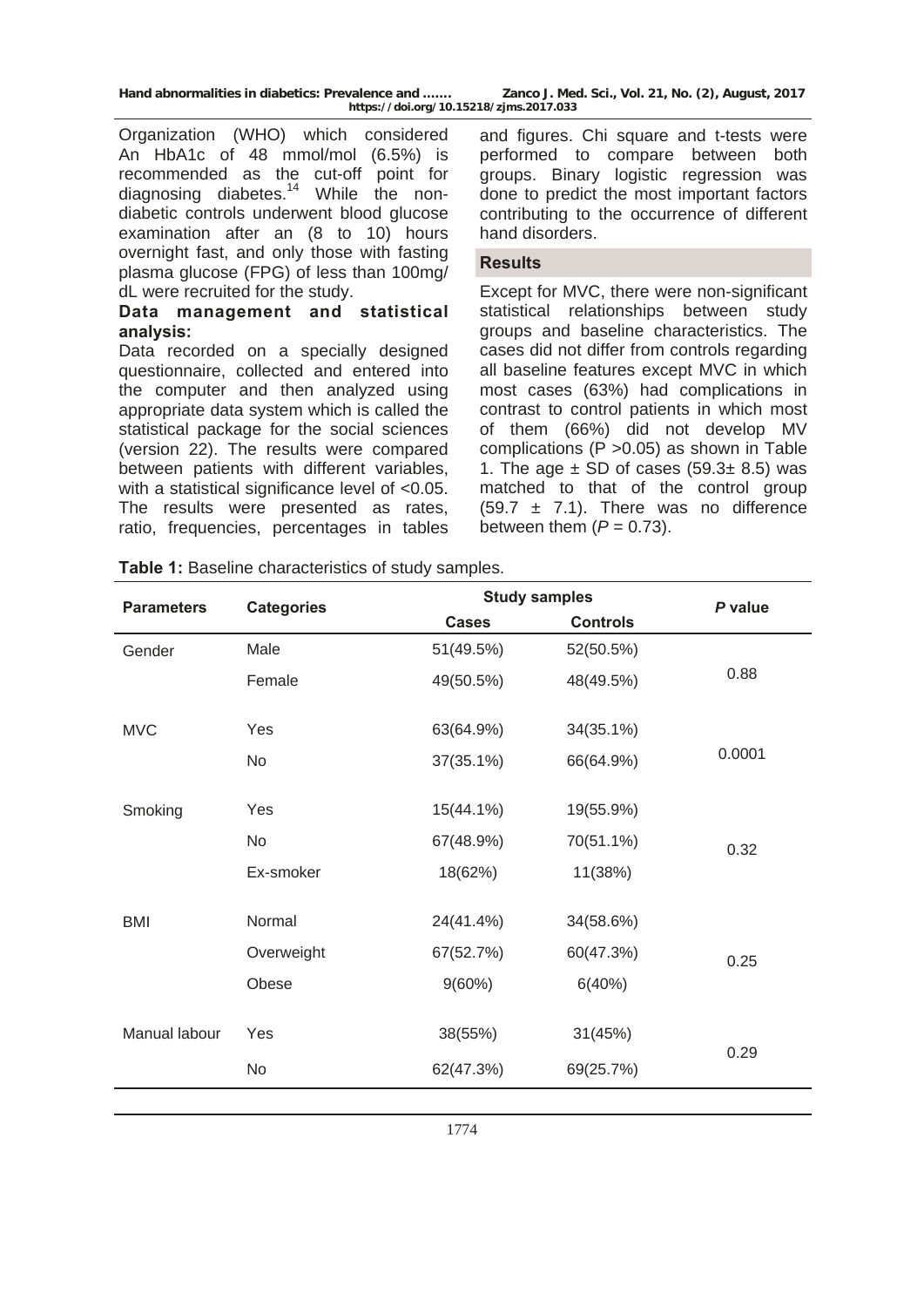There was a significant statistical relationship between study groups and LMJ and DC. The prevalence of LMJ was higher among cases (47%) while only (18%). The same for DC, diabetic patients had more DC (16%) in comparison to only (2%) of non-diabetic patients (*P* <0.05). There was a non-significant statistical association between study groups and TF. The vast majority of both groups did not have TF. 9% of cases and 6% of controls

had TF  $(P = 0.42)$ . The details are shown in Table 2. There was a significant statistical association between hand disorders and HbA1c levels. LMJ, DC and TF were more prevalent in patients with HbA1c concentrations higher than 6.5 units in comparison to lower levels (P <0.05). In contrast, there was a non-significant statistical relationship between hand disorders and duration of diabetes and MVC (P >0.05) as shown in Table 3.

| <b>Parameters</b> | <b>Categories</b> | <b>Study samples</b> |                 | P value |  |
|-------------------|-------------------|----------------------|-----------------|---------|--|
|                   |                   | <b>Cases</b>         | <b>Controls</b> |         |  |
| LJM               | Present           | 47(72.3%)            | 18(37.7%)       |         |  |
|                   | Absent            | 53(28%)              | 82(72%)         | 0.0001  |  |
| DC                | Present           | 16(88.9%)            | $2(11.1\%)$     |         |  |
|                   | Absent            | 84(46.1%)            | 98(53.9%)       | 0.001   |  |
| <b>TF</b>         | Present           | $9(60\%)$            | 6(40%)          | 0.42    |  |
|                   | Absent            | $91(49.1\%)$         | 94(50.9%)       |         |  |

**Table 2:** Distribution of various hand disorders among cases and controls.

|          | Table 3: Distribution of hand disorders among cases in relation to HbA1c, duration of DM |  |  |  |  |  |  |
|----------|------------------------------------------------------------------------------------------|--|--|--|--|--|--|
| and MVC. |                                                                                          |  |  |  |  |  |  |

|                 | Hb A1c<br><b>Duration of DM</b> |                        |         |                             |                           |         |                        |                       |            |
|-----------------|---------------------------------|------------------------|---------|-----------------------------|---------------------------|---------|------------------------|-----------------------|------------|
| <b>Variable</b> | < 6.5<br>$(n=6)$                | $\geq 6.5$<br>$(n=66)$ | P value | $\geq 10$ years<br>$(n=37)$ | < 10 years<br>$(n=35)$    | P value | <b>Yes</b><br>$(n=49)$ | <b>No</b><br>$(n=23)$ | P<br>value |
| LJM             | 5<br>$(10.6\%)$                 | 42<br>$(89.4\%)$       | 0.001   | 24<br>(51%)                 | 23<br>(49%)               | 0.18    | 33<br>(70%)            | 14<br>(30%)           | 0.15       |
| DC              | 1<br>$(6.2\%)$                  | 15<br>$(93.8\%)$       | 0.01    | 9<br>(56.3%)                | $\overline{7}$<br>(43.7%) | 0.87    | 8<br>(50%)             | 8<br>(50%)            | 0.24       |
| <b>TF</b>       | 0<br>$(0\%)$                    | 9<br>$(100\%)$         | 0.02    | $\overline{4}$<br>(44.4%    | 5<br>$(55.6\%)$           | 0.38    | 8<br>$(88.9\%)$        | 1<br>$(11.1\%)$       | 0.09       |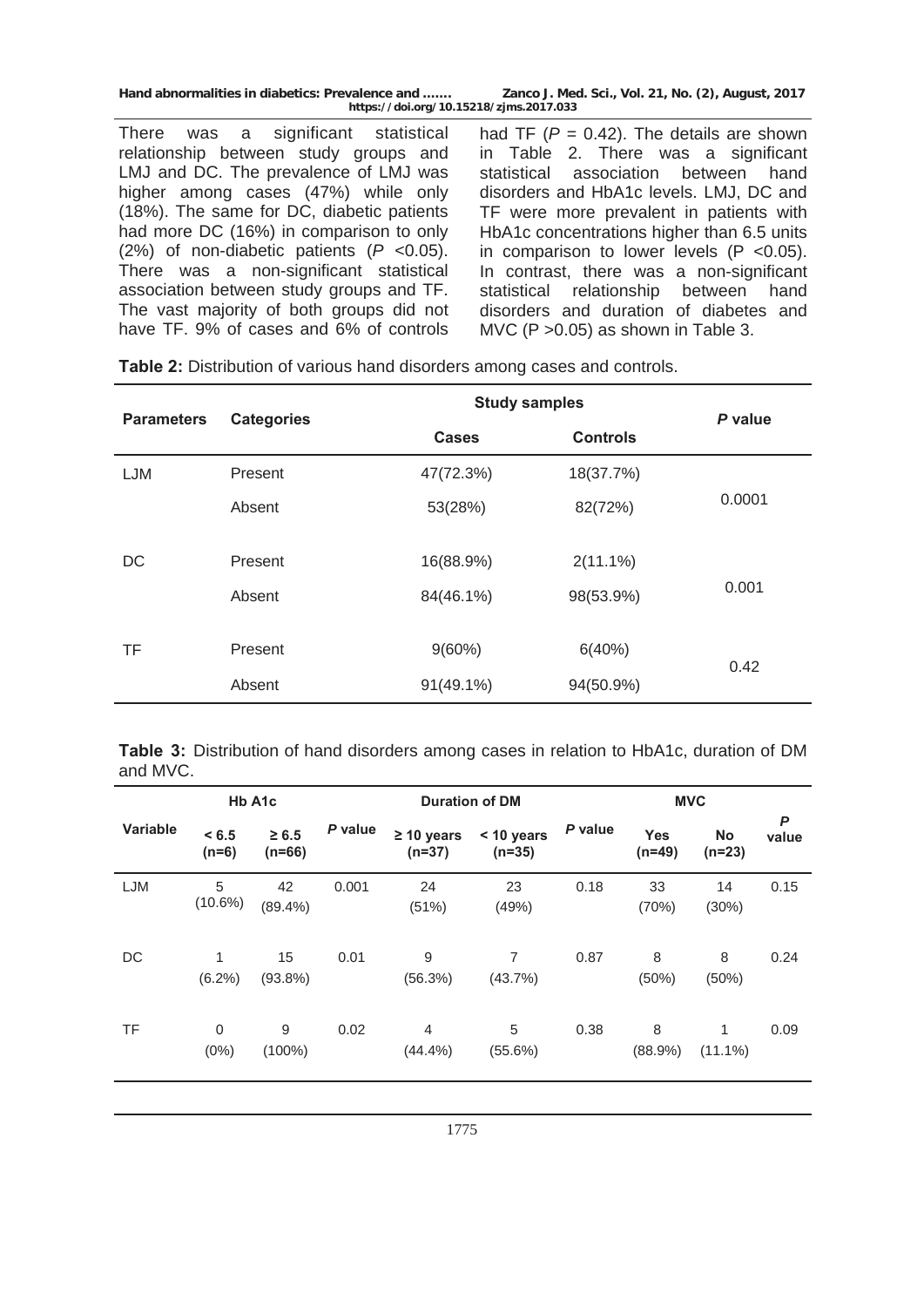There were non-significant statistical relationships between hand disorders among diabetic cases and manual labor, type of therapy and gender except for LMJ and manual labor  $(P > 0.05)$  as shown in Table 4. The most important predictors of hand disorders among diabetic patients are shown in Tables 5-7 as described below: **- HbA1c:** Patients with HbA1c levels of less than 6.5 units associated with protective effects against developing hand disorders. Odds ratios were much less than one in LMJ, DC and TF. Patients with controlled diabetes had less chance to develop hand disorders.

**- MVC:** Presence of MVC associated with increased risks of developing LMJ by 2.2 times, TF by 8.7 times while it was protective for DC but these findings were statistically not significant (P > 0.05).

**- Manual labor:** Diabetic patients who were manual laborer had greater chance to develop LMJ by 7.7 times compared to non -manual laborers, while it had no effects on developing DC and TF.

**- Gender:** Being male was associated with increased risk of developing TF by approximately four times in contrast it had a decreased risk of acquiring LMJ and DC.

**Table 4:** Distribution of hand disorders among cases in relation to manual labor, type of therapy and gender.

| <b>Variable</b> |                        | <b>Manual labour</b> |      | Type of therapy            |                  |                        | Gender |                         |                           |      |
|-----------------|------------------------|----------------------|------|----------------------------|------------------|------------------------|--------|-------------------------|---------------------------|------|
|                 | <b>Yes</b><br>$(n=35)$ | No<br>$(n=37)$       | P    | <b>Insulin</b><br>$(n=11)$ | Oral<br>$(n=56)$ | <b>Both</b><br>$(n=5)$ | P      | <b>Male</b><br>$(n=32)$ | <b>Female</b><br>$(n=40)$ | P    |
| <b>LJM</b>      | 29<br>(61.7%)          | 18<br>(38.%)         | 0.01 | 7<br>$(14.9\%)$            | 37<br>(78.7%)    | 3<br>$(6.4\%)$         | 0.95   | 20<br>(42.5%)           | 27<br>(57.5%)             | 0.11 |
| DC              | 3<br>(18.7%)           | 13<br>(81.3%)        | 0.08 | $\overline{2}$<br>(12.5%)  | 13<br>$(81.3\%)$ | 1<br>$(6.2\%)$         | 0.98   | 6<br>(37.5%)            | 10<br>(62.5%)             | 0.23 |
| ΤF              | 3(%)                   | 6(%)                 | 0.76 | $\overline{2}$<br>(22.2%)  | 6<br>(66.7%)     | 1<br>$(11.1\%)$        | 0.56   | 6<br>(66.7%)            | 3<br>(33.3%)              | 0.32 |

|  | <b>Table 5: Predictors LMJ among diabetic patients.</b> |  |  |
|--|---------------------------------------------------------|--|--|
|  |                                                         |  |  |

| <b>LMJ</b>          | Sig.  | O.R   | 95% O.R       | B        |
|---------------------|-------|-------|---------------|----------|
| HbA <sub>1</sub> c  | 0.001 | 0.115 | $0.03 - 0.3$  | $-2.167$ |
| <b>Duration</b>     | 0.679 | 0.798 | $0.2 - 2.3$   | $-0.226$ |
| <b>MVC</b>          | 0.150 | 2.224 | $0.7 - 6.6$   | 0.799    |
| Manual              | 0.001 | 7.774 | $2.5 - 23.7$  | 2.051    |
| Treatment (insulin) | 0.950 | 1.418 | $0.13 - 14.7$ | 0.350    |
| Gender (male)       | 0.192 | 0.508 | $0.18 - 1.4$  | $-0.677$ |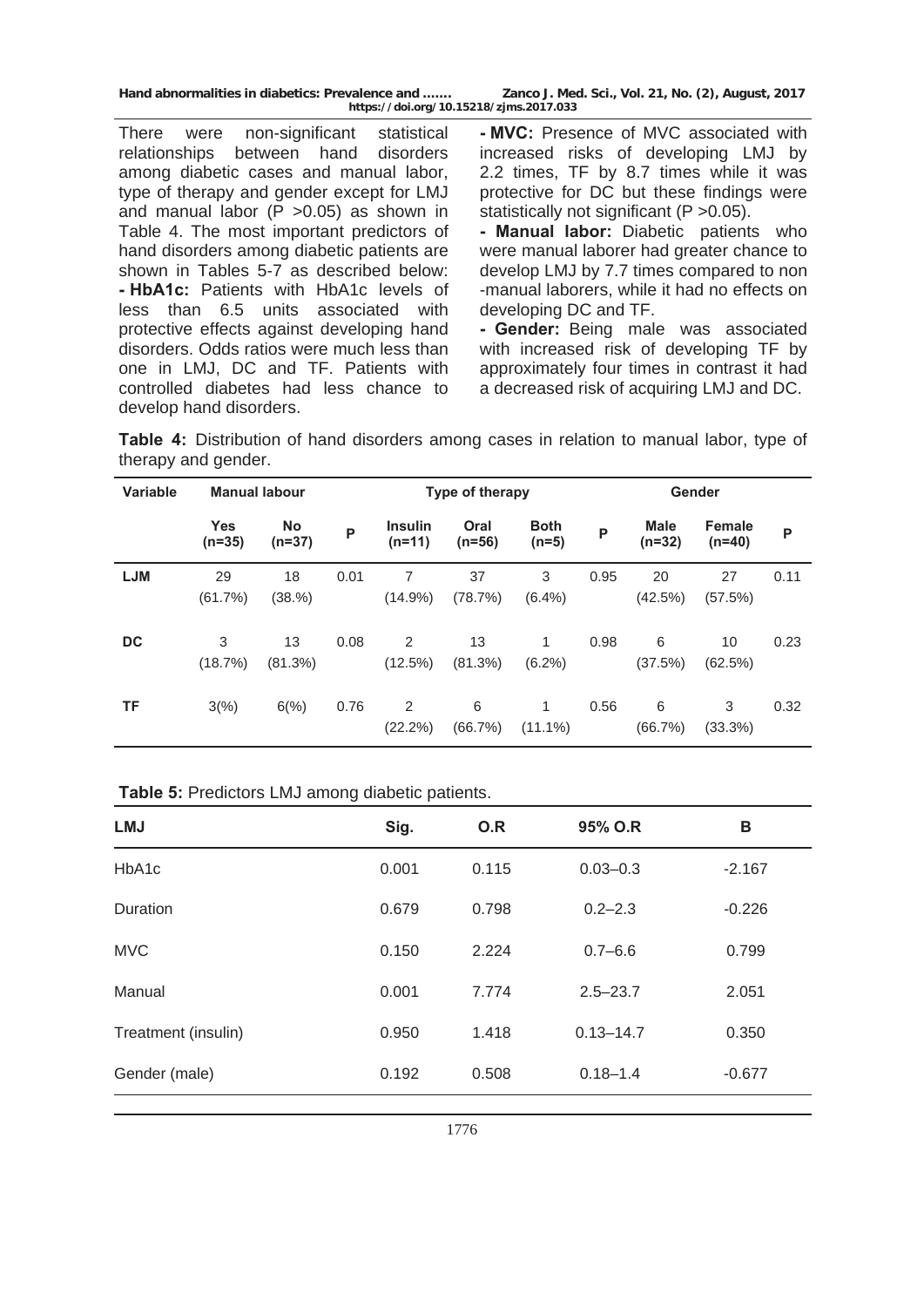| <b>Table 0.</b> I Tealolors of DO among alabolic patients. |       |       |                |          |  |  |  |
|------------------------------------------------------------|-------|-------|----------------|----------|--|--|--|
| <b>DC</b>                                                  | Sig.  | O.R   | 95% O.R        | B        |  |  |  |
| HbA1c                                                      | 0.005 | 0.040 | $0.004 - 0.37$ | $-3.224$ |  |  |  |
| <b>Duration</b>                                            | 0.575 | 1.466 | $0.38 - 5.5$   | 0.382    |  |  |  |
| <b>MVC</b>                                                 | 0.116 | 0.344 | $0.09 - 1.3$   | $-1.068$ |  |  |  |
| Manual                                                     | 0.008 | 0.133 | $0.3 - 0.58$   | $-2.021$ |  |  |  |
| Treatment (insulin)                                        | 0.631 | 1.861 | $0.04 - 12.5$  | $-0.343$ |  |  |  |
| Gender (male)                                              | 0.093 | 0.330 | $0.09 - 1.2$   | $-1.108$ |  |  |  |

#### **Table 6:** Predictors of DC among diabetic patients.

**Table 7:** Predictors of TF among diabetic patients.

| TF                  | Sig.  | Sig.  | 95% O.R        | В         |
|---------------------|-------|-------|----------------|-----------|
| HbA1c               | 0.998 | 0.050 | $0.001 - 0.06$ | $-19.212$ |
| Duration            | 0.933 | 1.071 | $0.21 - 5.27$  | 0.069     |
| <b>MVC</b>          | 0.072 | 8.736 | $0.82 - 92.78$ | 2.167     |
| Manual              | 0.756 | 0.766 | $0.14 - 4.09$  | $-0.266$  |
| Treatment (insulin) | 0.571 | 0.464 | $0.32 - 6.6$   | 0.711     |
| Gender (male)       | 0.130 | 3.894 | $0.67 - 22.6$  | 1.359     |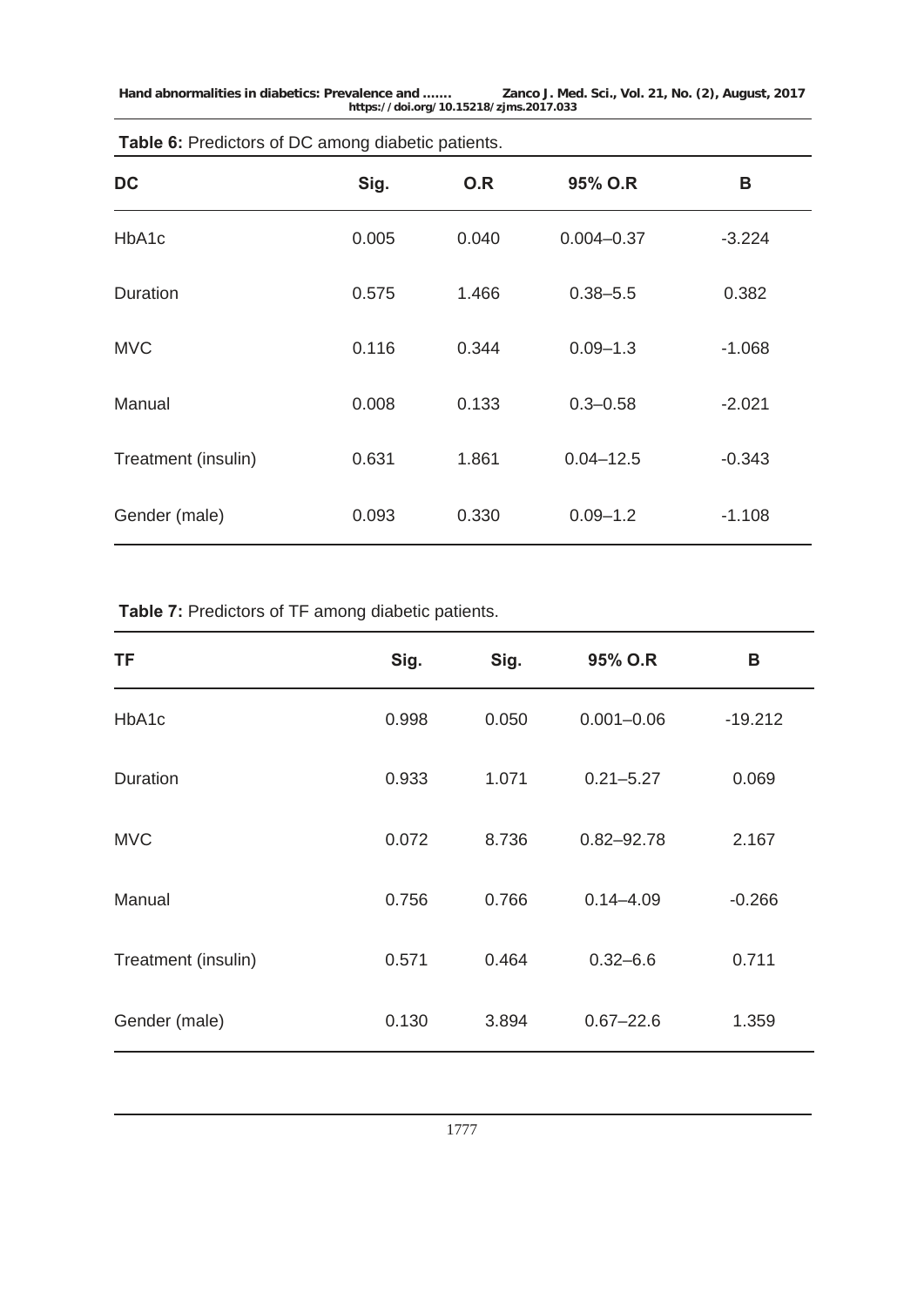| Hand abnormalities in diabetics: Prevalence and |                          | Zanco J. Me |
|-------------------------------------------------|--------------------------|-------------|
|                                                 | $\overline{\phantom{a}}$ | $\cdots$    |

#### **Discussion**

Our study showed three important findings. First, the hand soft tissue changes were more prevalent and more severe compared with non-diabetic controls and its present in (60%) of our cases. Second, the most common hand change was LJM (47% of cases). Third, there was a significant association between poor glycemic control and the development of hand changes. Similarly, the prevalence of hand disorder is reported in the Mota. et al study where the prevalence was 50%.<sup>15</sup> LJM was common in diabetic patients with prevalence of (47%) compared to controls with a prevalence of (18%), this is in line with Pandey et al. study,<sup>16 in</sup> addition, the diabetic patient had severe forms of LJM according to Brink-Starkman classification system (stage 2 and more); about (16%) had stage 2, (24%) had stage 3 and (6%) had stage 4 (Table 8). Of the two tests to identify LJM, the prayer sign was relatively more sensitive than the table test. In the prayer sign test, where the palms of the hands are placed against each other, the early lesions in either hand are magnified compared with when each hand is placed separately on a table for the table test. In our study, LJM is associated with poor glycemic control and macrovascular complications which is associated with increased risks of developing LMJ by 2.2 times, and with manual labour since diabetic patients who were manual labourer had greater chance to develop LMJ by 7.7 times compared to non-manual laborers, this finding is in line with those reported by other authors,<sup>17</sup> regarding the gender being female was associated with increased risk of developing LJM. Dupuytren's contracture has been reported in (16%) of diabetic patients compared to controls with a prevalence of (2%). Physical therapy may be beneficial for early or mild cases. Varied success has been reported with local corticosteroid injections. Surgical intervention may be needed for severe cases.<sup>18</sup> DC is associated with a poor glycemic control which is statistically significant, also with the female gender. In the present study, the prevalence of trigger finger did not differ between patients and controls, (9%) of cases and (6%) of control and the overall prevalence was low in both groups. Of those who had trigger finger, there was a significant correlation between poor glycemic control and macrovascular the complications which associated with increased risks of TF by 8.7 times. Also, TF was associated with gender since the male gender was associated with increased risk of developing TF by

| <b>LJM</b> stages | <b>Study group</b> |                 | <b>Total</b> |
|-------------------|--------------------|-----------------|--------------|
|                   | <b>Cases</b>       | <b>Controls</b> |              |
| $\mathsf 0$       | 53                 | 82              | 135          |
|                   | (53%)              | (82%)           | (67.5%)      |
| 1                 |                    | 7               | 8            |
|                   | (1% )              | (7%)            | (4% )        |
| $\overline{2}$    | 16                 | 11              | 27           |
|                   | (16%)              | (11%)           | (13.5%)      |
| 3                 | 24                 | 0               | 24           |
|                   | (24%)              | $(0\%)$         | (12%)        |
| $\overline{4}$    | 6                  | $\mathbf 0$     | 6            |
|                   | (6%)               | $(0\%)$         | (3%)         |
| Total             | 100                | 100             | 200          |
|                   | $(100\%)$          | $(100\%)$       | $(100\%)$    |

**Table 8:** LJM stages among cases and controls (*P* = 0.001).

**Hand abnormalities in diabetics: Prevalence and ……. Zanco J. Med. Sci., Vol. 21, No. (2), August, 2017 https://doi.org/10.15218/zjms.2017.033**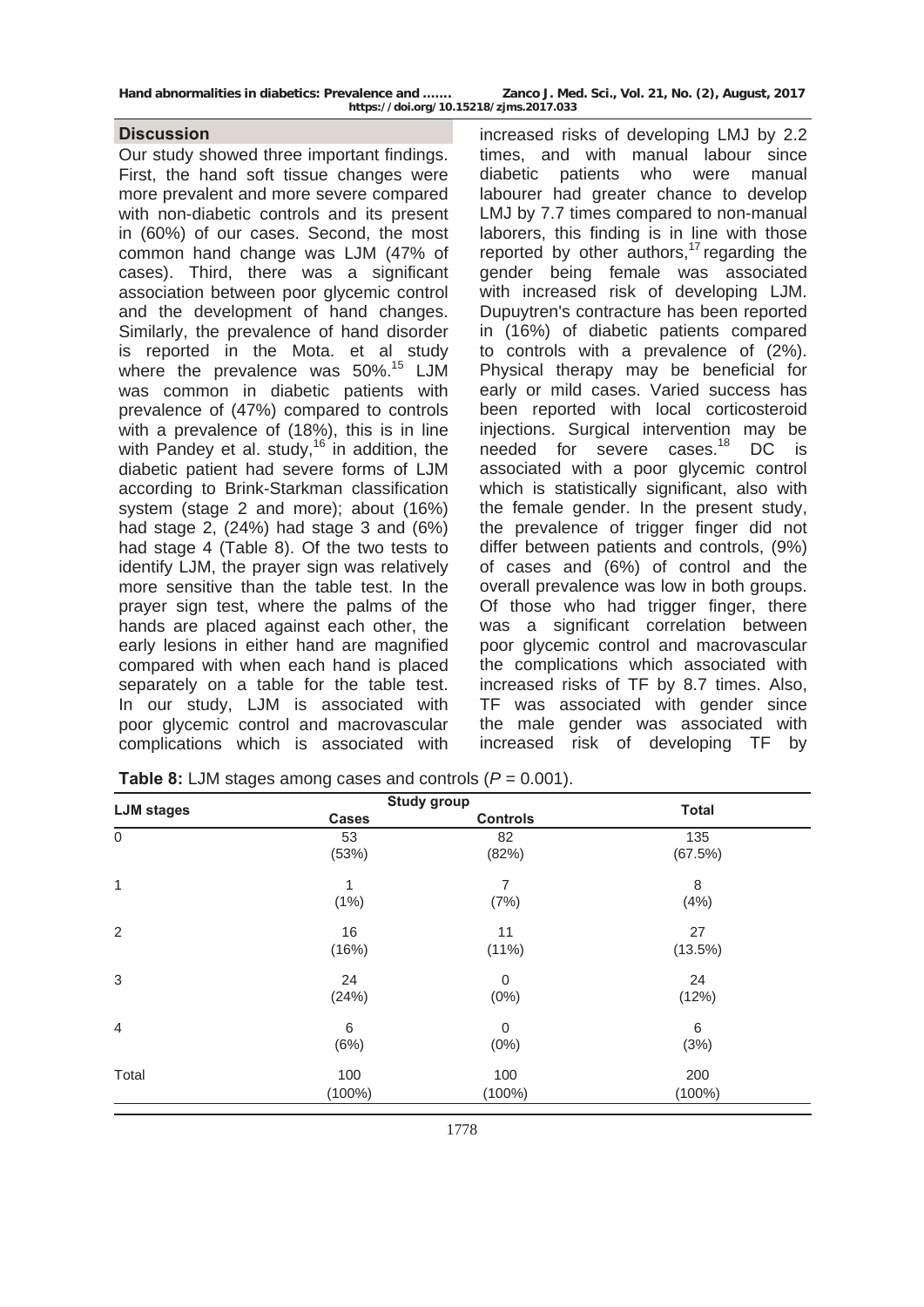approximately four times. Our study showed associations between hand soft tissue changes in T2DM patients with poor glycemic control which was the most important predictor and affect the three types of hand deformities in our study, this is in line with the findings obtained in a British cohort that demonstrated a strong association between musculoskeletal manifestations and poor blood glucose control.19 Vascular complications are another important predisposing factor, since the presence of MVC associated with increased risks of developing LMJ by 2.2 times, TF by 8.7 times while it was protective for DC but these findings were statistically not significant. This is in line with Ardic et al. study.<sup>20</sup> The strengths of the present study include a good number of patients with type 2DM along with their matched controls who were assessed for hand soft tissue changes as well as other diabetic complications. The limitations include a lack of objective assessment of functional impairment by measuring hand strength to grade the disability caused by these hand changes. Also, the lack of baseline data for our population to allow comparative projections of these changes with increasing duration of diabetes is an inevitable weakness of cross-sectional studies.

#### **Conclusion**

The examination of periarticular regions of the hands and its joints should be included in the evaluation of patients with DM because the hand disorders are common in patients of type 2 DM and many of these complications are potentially treatable, especially if diagnosed early. LJM is the most common hand disorder present in type 2 DM. Most of the hand disorders seem to be associated with poor glycemic control and macrovascular complications.

## **Conflicts of interest**

The authors report no conflicts of interest.

#### **References**

- 1. Egede LE. Diabetes, major depression, and functional disability among U.S. adults. Diabetes Care. 2004; 27: 421-8.
- 2. Ikem RT, Kolawole BA, Olasode O. A descriptive study of foot complications in diabetic patients with symptomatic peripheral neuropathy. Afr J Neurol Sci 2005; 24:7–12.
- 3. Lekholm C, Sundkvist G, Lundborg G, Dahlin L. The diabetic hand complication of diabetes. Ann Rheum Dis. 2001; 98:306–12.
- 4. Fam AG. Regional pain problems. In: Klippel JH, Dieppe PA, eds. Practical Rheumatology. London, England: Mosby; 1997.
- 5. Blyth MJ, Ross DJ. Diabetes and trigger finger. J Hand Surg 1996; 21B:244–5.
- 6. [Trojian TH, Chu SM](http://www.ncbi.nlm.nih.gov/entrez/query.fcgi?cmd=Retrieve&db=PubMed&dopt=Abstract&list_uids=17668844). Dupuytren's disease: diagnosis and treatment. Am Fam Physician 2007;76(1):86-9.
- 7. [Black EM, Blazar PE](http://www.ncbi.nlm.nih.gov/entrez/query.fcgi?cmd=Retrieve&db=PubMed&dopt=Abstract&list_uids=22134207). Dupuytren disease: an evolving understanding of an age-old disease. J Am Acad Orthop Surg 2011;19(12):746-57.
- 8. Kiani J, Goharifar H, Moghimbeigi A, Azizkhani H. Prevalence and Risk Factors of Five Most Common Upper Extremity Disorders in Diabetics. J Res Health Sci 2014;14(1):93-6.
- 9. American Diabetes Association. Standards of medical care for patients with diabetes mellitus. Diabetes Care 2003; 26(Suppl 1): S33-50.
- 10. Lekholm C, Sundkvist G, Lundborg G, Dahlin L. The diabetic hand-complication of diabetes. Ann Rheum Dis 2001;98:306–12.
- 11. Starkman H, Brink S. Limited joint mobility(LJM) of the hand in patient with diabetes mellitus. Diabetes Care 1982;5:534-6.
- 12. Suzan M. Musculoskeletal manifestations in diabetic patients at a tertiary center. Libyan J Med 2012; 7(1):19162.
- 13. Beckman JA, Creager MA, Libby P. Diabetes and atherosclerosis: epidemiology, pathophysiology, and management. JAMA 2002; 287 : 2570-81.
- 14. International Expert Committee report on the role of the A1C assay in the diagnosis of diabetes. Diabetes Care 2009;32:1327-34.
- 15. Mota M, Panus C, Mota E, Sfredel V, Patrascu A, Vanghelie L, et al. Hand abnormalities of the patients with diabetes mellitus. Rom J Intern Med 2001; 38-39:89–95.
- 16. [Pandey](http://www.ncbi.nlm.nih.gov/pubmed/?term=Pandey%20A%5Bauth%5D) A, [Usman](http://www.ncbi.nlm.nih.gov/pubmed/?term=Usman%20K%5Bauth%5D) K, [Reddy](http://www.ncbi.nlm.nih.gov/pubmed/?term=Reddy%20H%5Bauth%5D) H, [Gutch](http://www.ncbi.nlm.nih.gov/pubmed/?term=Gutch%20M%5Bauth%5D) M, [Jain](http://www.ncbi.nlm.nih.gov/pubmed/?term=Jain%20N%5Bauth%5D) N, [Qidwai](http://www.ncbi.nlm.nih.gov/pubmed/?term=Qidwai%20S%5Bauth%5D) SA. Prevalence of Hand Disorders in Type 2 Diabetes Mellitus and its Correlation with Microvascular Complications. Ann Med Health Sci Res 2013; 3(3):349–54.
- 17. Loos B, Puschkin V, Horch RE. 50 years experience with Dupuytren's contracture in the Erlangen University hospital: A retrospective analysis of 2919 operated hands from 1956 to 2006. BMC Musculoskelet Disord 2007;8: 60.